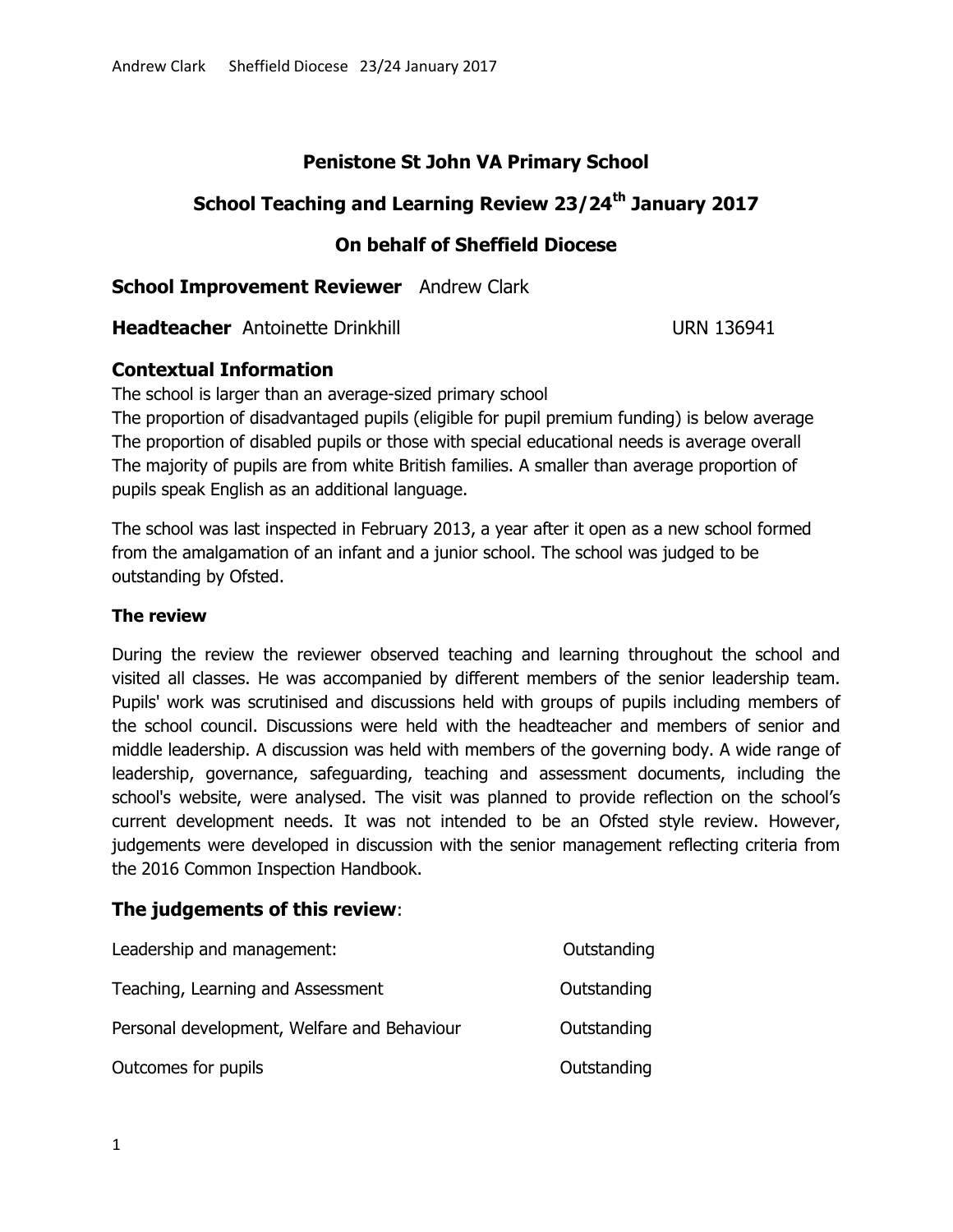#### **Leadership and management**

The headteacher and her senior management team **provide outstanding leadership**. They set the tone for the school and provide an excellent example to staff, parents and pupils through **their energy, thoroughness and imagination.** They establish a very clear purpose which is accurately summed up in the school's vision statement; 'Working together in friendship and faith, learning for life.' Leaders create and sustain a **warm, exciting and ambitious environment** were team work and respect for others underpin the high standards pupils achieve.

The headteacher devolves leadership extremely well throughout the school. All staff are keen and well supported to **take significant and systematic leadership roles**. The school has fervently continued to review the impact of all aspects of its provision on pupils' outcomes as recommended at its most recent Ofsted inspection. Change and improvement are whole school **collective** affairs but everyone has clear and precise roles in achieving their part. This is very evident in the developments to the curriculum and teaching of phonics, writing and mathematics, for example. Subject development is based on **structured research,** high expectations and regular monitoring and evaluation.

Leaders make excellent use of a wide range of strategies, **including analysis of data**, teachers' planning, book reviews and pupil discussions to sustain high outcomes. The senior leadership are extremely reflective and self-critical. Staff make rigorous use of new assessment procedures at all stages to inform planning and future development. They have an **excellent knowledge** of individual and group differences in achievement. Consequently, there are very few significant gaps in the achievement of different groups of pupils over time. Staff set highly challenging targets for pupils in all subjects and review them frequently.

The curriculum is extremely skilfully structured and **very exciting**. Staff plan lessons to accelerate pupils' progress and secure learning and mastery of key skills. They provide myriad opportunities to apply these skills through different subjects. For example, pupils have been strongly motivated to produce high quality individual work through a history topic on the Celts and Anglo-Saxons. They produced excellent examples of work in art, design and technology, mathematics, science and writing. Pupils' increasingly effective collaborative and independent learning skills **prepare them extremely well** for the next stage in their learning.

Pupils lives are enriched by specialist teaching in musical, artistic and sporting activities within and beyond the school day. The pupils are **very successful** in inter-school local and area sporting competitions including boys' and girls' football and gymnastics, for example. They participate in stimulating visits including residential visits during their school career which makes a very significant contribution to their person, social and learning development. The school's commitment to the wider world is evident in their environmental and healthy lifestyle awards.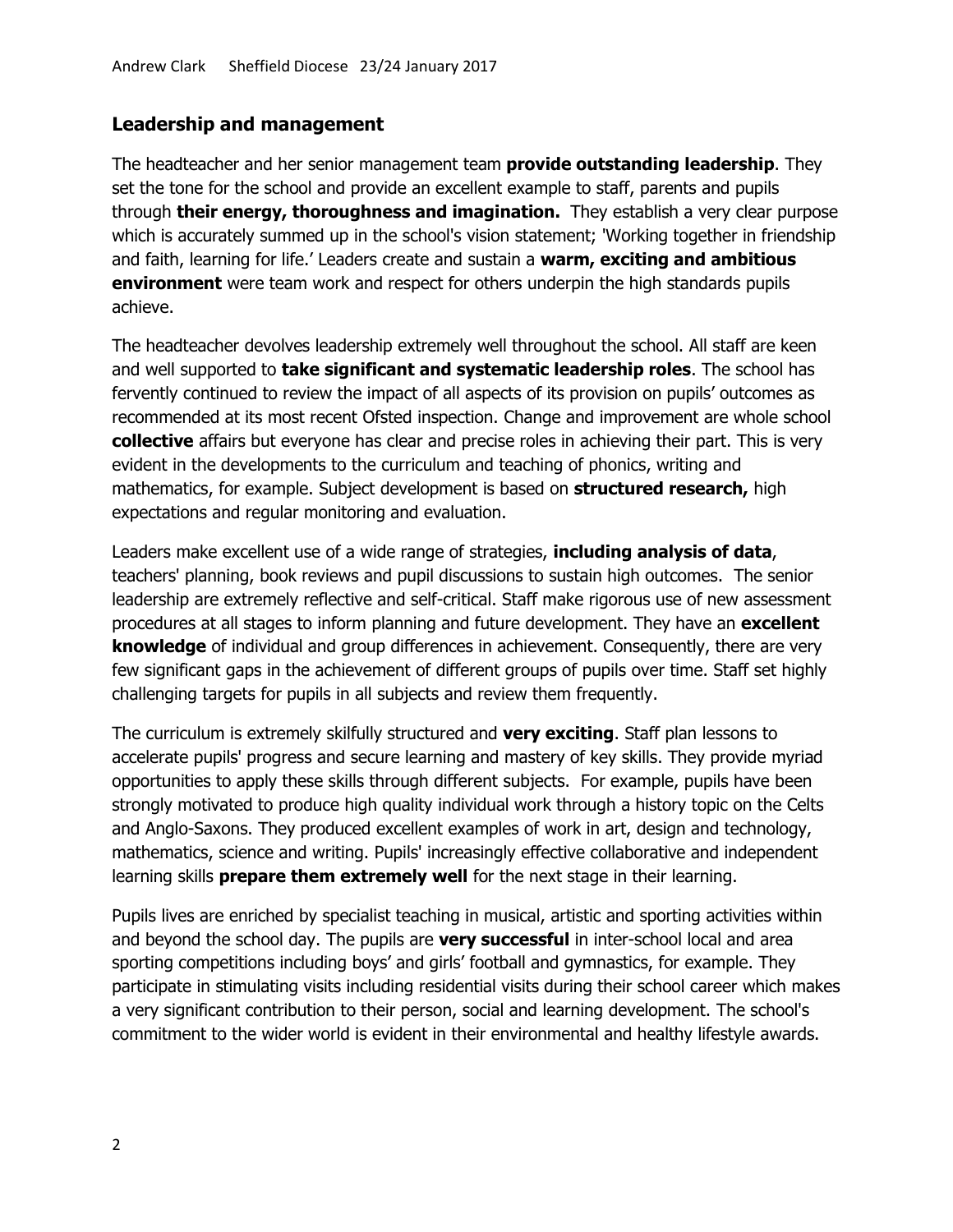Procedures for **safeguarding are effective**. The headteacher and the safeguarding member of the governing body are rigorous in ensuring staff are appropriately vetted and trained. Policies and procedures, including the single central record, are fully up to date.

The governing body is extremely effective. They provide robust support and challenge to the leadership. They have a well-planned role in evaluating all aspects of school improvement planning. They are extremely reflective and make very good use of a wide range of skills to efficiently fulfil their responsibilities.

The school has excellent relationships with other education providers. Several members of the senior management team and other staff take leading roles in curriculum and teaching development locally and nationally.

## **Teaching, Learning and assessment**

The quality of teaching is **outstanding**. The leadership team set high expectations for all aspects of teaching and behaviour management that form a secure basis for pupils' learning. There are excellent systems in place to support staff develop the curriculum. This is evident, for example, in the steps taken to ensure that the bronze, silver and gold targets in mathematics lessons give a high yet appropriate level of challenge and that the methods for phonics teaching are closely matched to children's individual learning styles.

**Lessons are extremely well planned** with a positive emphasis on helping pupils develop the skills they need to learn independently. Consequently, pupils are very well prepared for the next stage in their education including transition to secondary school. The enrichment of pupils' independent learning skills and attitudes is a focus for further development.

**Assessments are precise and accurate**. They are based on a very good knowledge of expectations for all ages and abilities. Staff have roles as moderators and assessors at local and national levels which deepen their experience. The assessments are used well to set challenging expectations in all subjects. The current targets for pupils' achievement are largely beyond national expectations in reading, writing and mathematics. They are very rigorously and effectively pursued.

Teachers **question pupils deeply and consistently.** They expect and receive clear and wellthought-out answers in response. This contributes to pupils understanding and recall of key English and mathematical facts. For example, skilful questioning in English lessons helped pupils to develop their knowledge and application of exciting story endings based on different scenarios in a gothic horror genre.

Lessons are **imaginative and stimulating**. The teachers provide a 'hook' to pupils learning at the start of lessons or themes which invariably motivates pupils. They make very good use of a wide range of stimulating resources. Teachers make excellent use of technology to engage, motivate and inform pupils. For example, power points are very well produced to help pupils systematically and rapidly build their skills and test their knowledge. Visualisers are regularly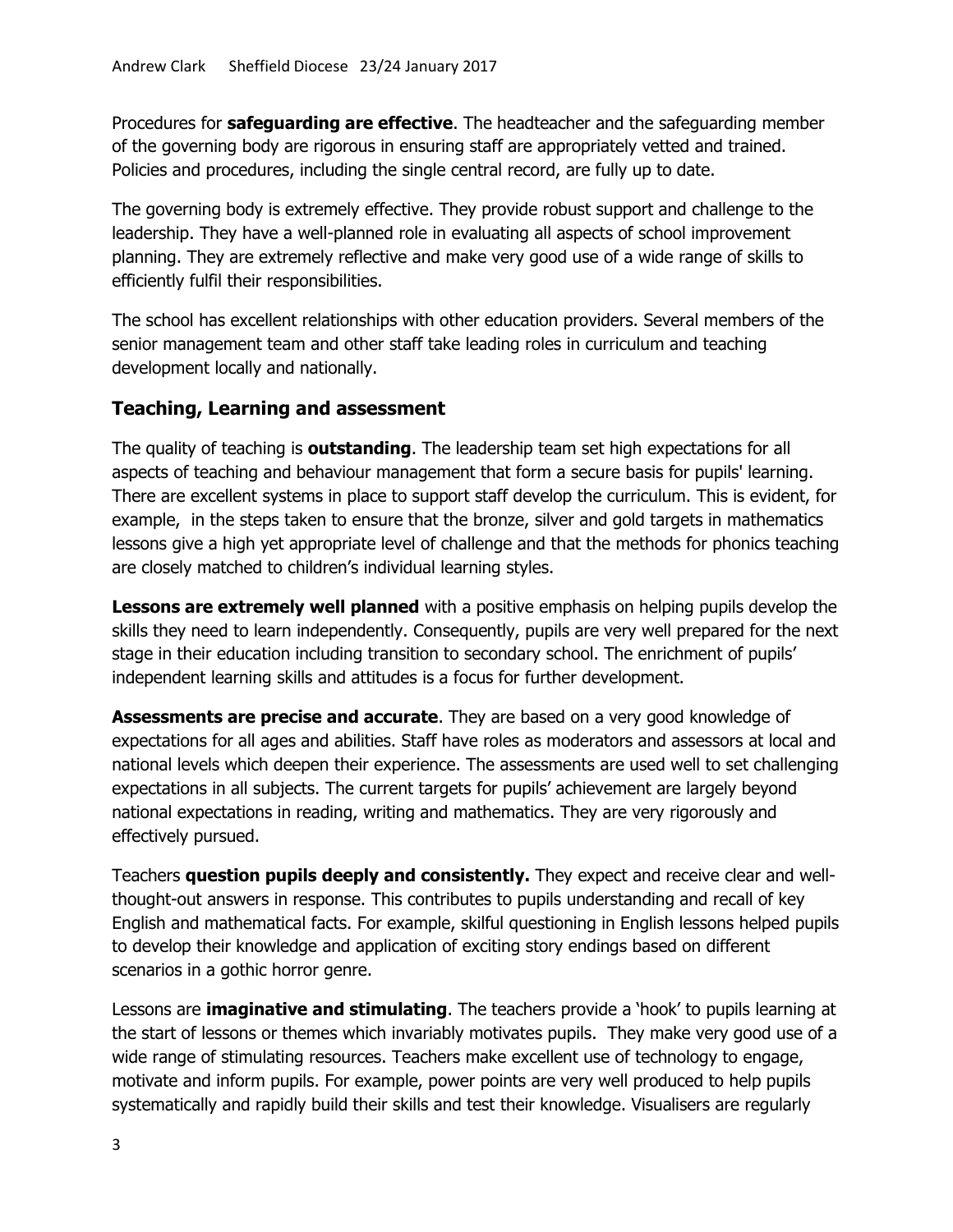used to share pupils' on-going work and develop editing and other skills. Pupils' learning is enhanced by visits and visitors.

**Pupils' comprehension, grammar, punctuation and spelling skills** are very well taught. They have many opportunities to read and write for a wide range of purposes and this contributes to the fluency and productivity in reading and writing skills.

Children in the **early years** are strongly supported to develop a **love of learning** and curiosity about the world around them. Activities are extremely well planned to engage their interest and rapidly build their skills and understanding. For example, children thoroughly enjoy developing physical, mathematical and scientific skills through planning and building igloos for penguins using tweezers and sugar cubes.

**Teachers' expectations are high**. Work is well presented by pupils of all abilities. The marking and feedback procedures are consistently applied and enthusiastically responded to by the pupils.

**Teaching assistants** often make an invaluable contribution to pupils' learning throughout the school. They work in close partnership with teachers and have a good understanding of pupils' needs. Pupils of all abilities, including disabled pupils and those with special educational needs, benefit from the quality of support and challenge they receive.

Pupils are **very effectively engaged in improving their own work.** They set themselves high standards which are evident, for example, in the high standards reached in many subjects and their commitment to homework project tasks. Teachers make very good use of marking and feedback to help pupils' rapidly reach the next steps in their learning.

Above all, the overall quality of teaching **leads to learning which is engaging and challenging** for all groups of learners including those who have special educational needs and/or disabilities and pupils who are vulnerable or disadvantaged. Teachers successfully prepare pupils for the next stage of their education in a reflective Christian ethos.

#### **Personal development, well-being and behaviour**

**Pupils' behaviour is outstanding.** Teachers give them credit for their success and help them to recognise strengths in their behaviour and attitudes. Children from the early years on take **significant responsibility** for their own behaviour and conduct. They recognise right from wrong. This is evident in the displays of work on aims and values and the contribution they can make to society. Bullying is extremely rare and pupils understand how to keep themselves safe. Children in the early years settle in extremely quickly and learn to play and work safely together. Pupils are very polite to each other. **Classrooms are tidy and well organised.** Daily routines are very clear and well established. Thus, pupils know exactly what is expected of them.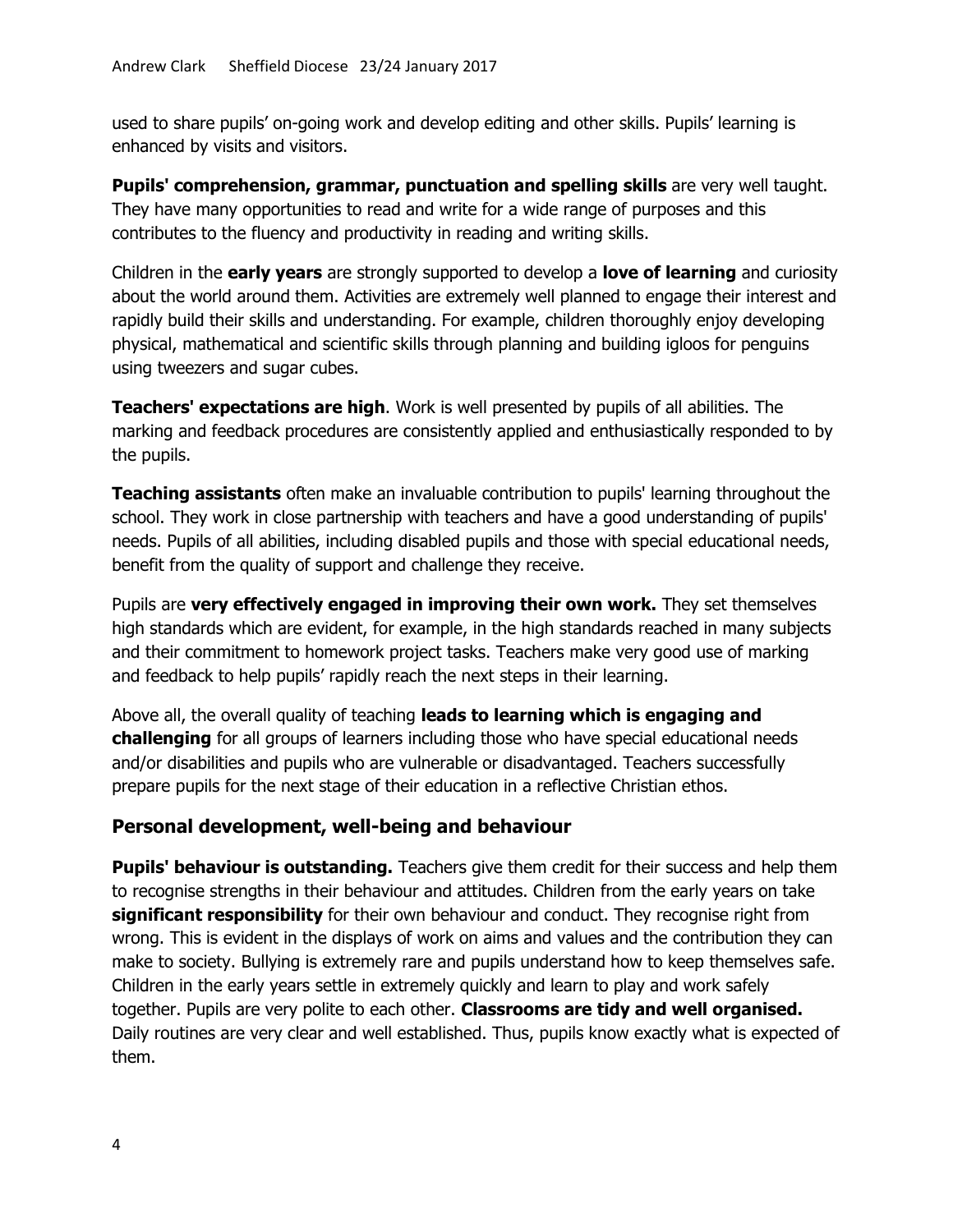Pupils' **attitudes to learning** are excellent. Their spiritual, moral, social and cultural development is excellent and evident throughout the curriculum. Pupils take an extremely wide range of responsibilities very seriously from dinner monitors to school councillors. They contribute to their own progress and personal development well. Children aim high and take a pride in their work. There are many examples of reflective and thoughtful comments about their own and others work. Children in the early years look after their toys and resources extremely well.

Pupils' attendance is above average for all groups of learners the school has **extremely high expectations for punctuality and attendance** which are shared with parents. Teachers ensure that every moment of the day is stimulating and engaging.

Above all, staff treat pupils with **immense respect** and the pupils respond in kind. Pupils feel confident and very well supported in all their school experiences. This is a key factor in pupils' highly positive learning and development.

## **Outcomes for pupils**

Since the previous inspection, the leadership has continued to make full use of rigorous assessment procedures **to identify and address** any variations or gaps in pupils' learning promptly and efficiently. Staff have respond well to the increased demands of the new National Curriculum. This is largely reflected in **standards reached in the most recent National tests and assessments.** 

Children enter the early years with a very **wide range of skills and knowledge**. They make excellent progress from their **individual starting points**. The school acts quickly to address any differences between achievement of different groups, such as gender or disadvantage. By the time, they start Year 1 children **have made excellent progress overall** and leave with standards which are increasingly above the national average and rising rapidly.

Pupils' achievement in speaking, reading and writing is o**utstanding.** Pupils are confident and articulate in expressing their well-reasoned views. This is in direct response to all staff's consistent high expectations and well-targeted questions. Pupils of all abilities often read with **exceptional fluency** whatever their ability and with deep understanding. They express clear preferences including popular and classic fiction including Roald Dahl, J.R.R Tolkien and Rudyard Kipling and a wide range of non-fiction.

Children bring **colour and life** to their writing with very good use of grammar and punctuation. Handwriting is joined, cursive and neatly formed. Pupils' **write fluently** and productively, including those who sometimes find learning difficulty. They make very good use of jotters to practice and improve their writing.

Pupils very good progress in reading is increasingly reflected in the results of checks for pupils' phonic skills in Year 1. Improvements to the **organisation of teaching** means all groups of pupils achieved well in national screening tests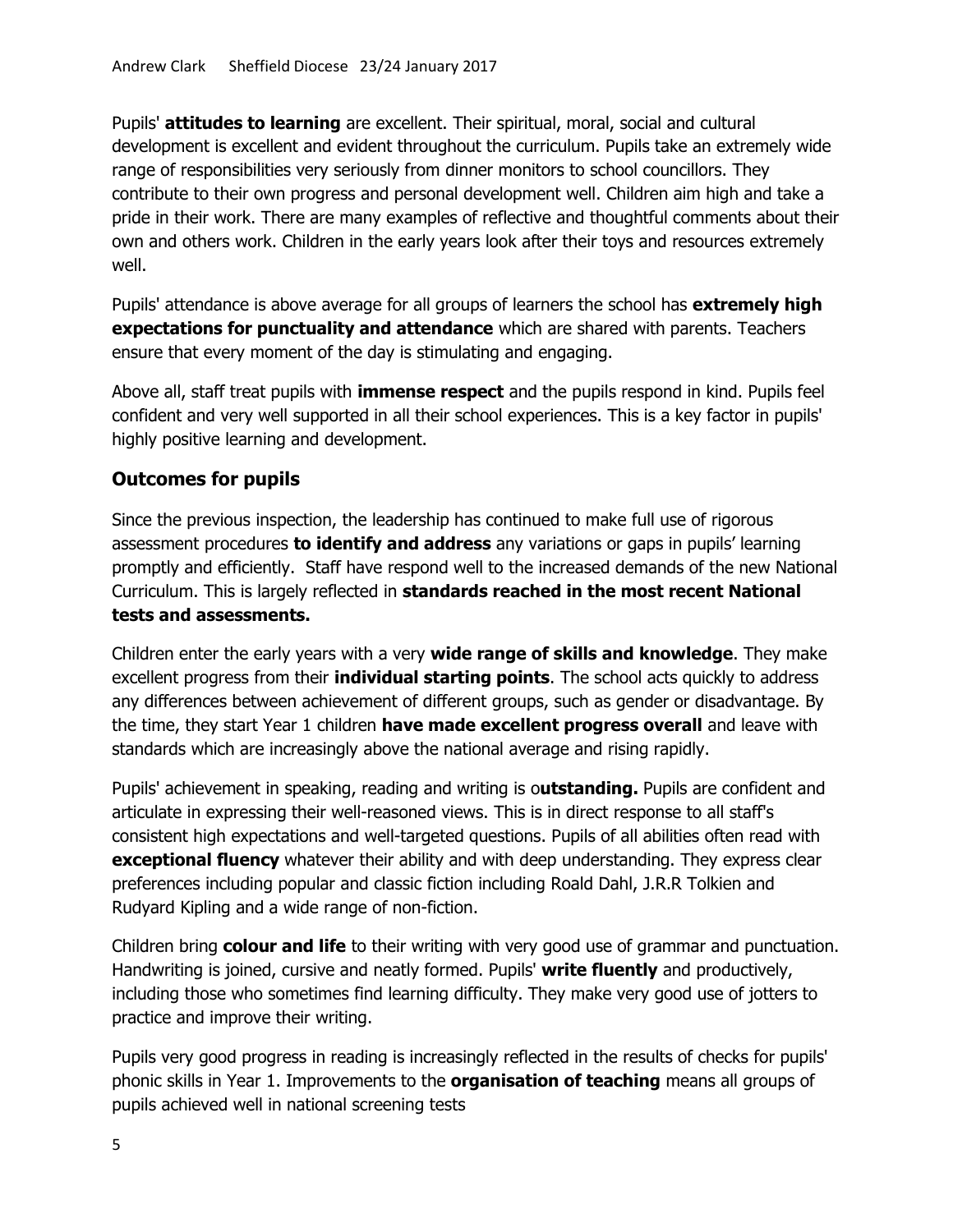Achievement in mathematics is high overall. Pupils **work accurately** and neatly which means that they make few errors when setting out numbers. They make very good use of a wide range of strategies such as number lines to count on in groups or multiples of numbers. They use **precise mathematical terms.** Their knowledge of shape and measure is extremely good. They make excellent progress in applying these skills and solving problems. They use an **accurate mathematical vocabulary**. The school has taken strong action to raise the proportion of pupils working at greater depth.

There are **no significant differences** in the achievement of different groups of pupils' overtime, including disadvantaged pupils. Disabled pupils and those with special educational needs make outstanding progress from their individual starting points.

The pupils' work books and displays around school consistently show the high levels of progress and achievement all groups of learners make. **Excellent standards** of art, geography, history, science and many other subjects are evident throughout the school.

#### **Key recommendation of this review**

The school is extremely well placed to continue to improve.

They have identified building on pupils' very effective independent learning skills as an area for further development and evaluating the impact on their achievement.